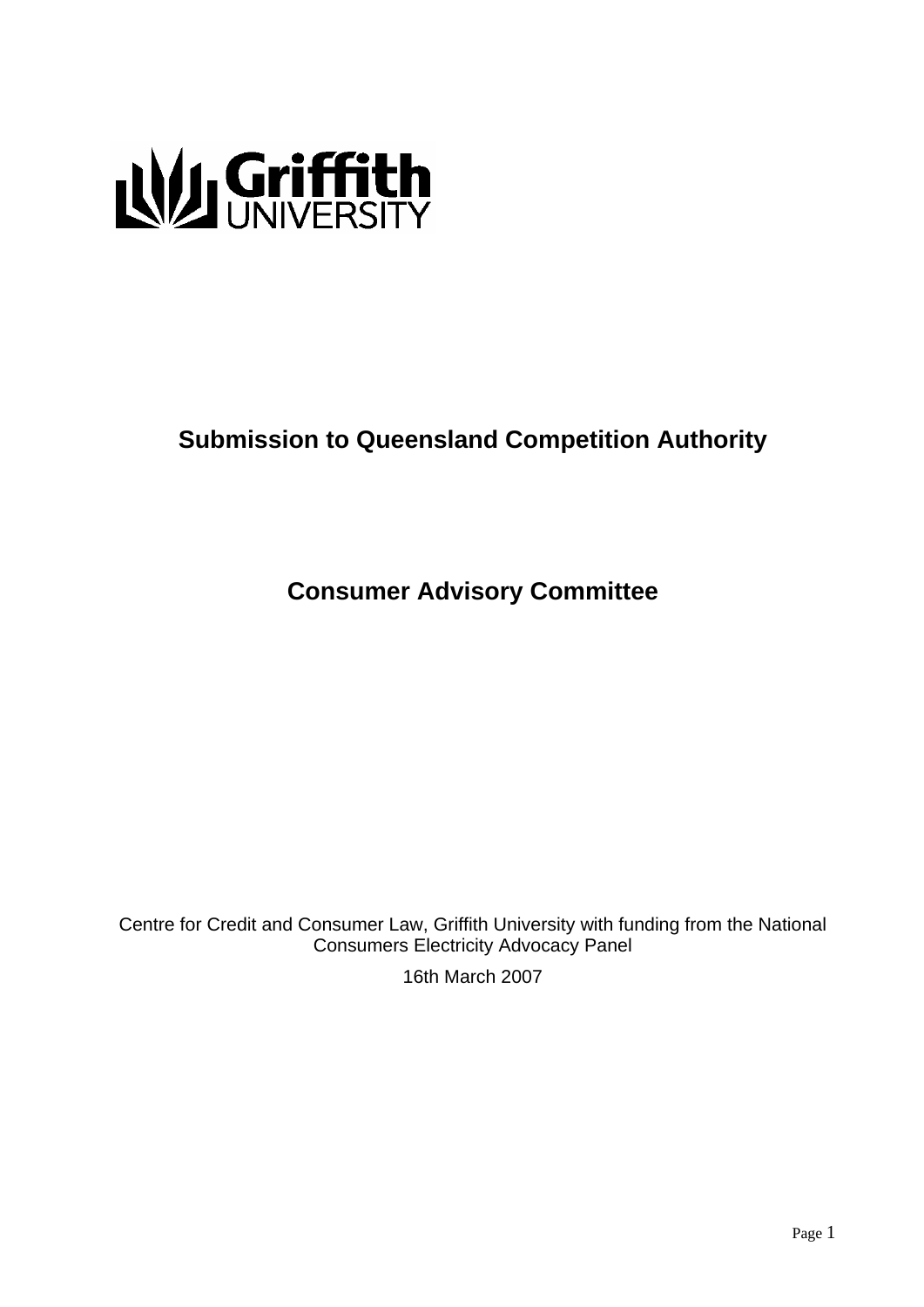## **About the Centre for Credit and Consumer Law**

The Centre for Credit and Consumer Law is an academic centre, hosted by Griffith University Law School. The Centre for Credit and Consumer Law was established in March 2004 to be a source of expertise, and a centre of excellence, on credit and consumer law issues, and it has the overall objective of promoting the attainment of a fairer, safer, and more efficient marketplace, particularly for low income and vulnerable small end-users.

The Centre for Credit and Consumer Law is funded by the Queensland Government's Consumer Credit Fund (administered by the Office of Fair Trading) and Griffith University. However, this submission is possible because of funding received by the Centre for Credit and Consumer Law from the National Consumers Electricity Advocacy Panel.

# **General Comments**

We welcome the establishment of the Consumer Advisory Committee under the new energy legislation and the efforts by the Queensland Competition Authority (QCA) to have this Committee established as soon as practicable. We are supportive of the proposed charter but have a few specific comments to make that we believe would improve it and also seek points of clarification that may also assist with this process.

We note that the concept of a consultation charter is new to the Queensland Competition Authority. We envisage that in future the proposed charter could be further refined and amended pending the operation of the Advisory Committee. We also see benefit in the establishment of a broader charter of consultation by the QCA to facilitate more input from stakeholders, particularly small end-users. We commend the Essential Services Commission, Victoria 'Charter of Consultation and Regulatory Practice' which has been recently revised – see http://www.esc.vic.gov.au/public/About+ESC/Consultation+Policy/

We note, for your information, that the National Consumers Electricity Advocacy Panel funded position is based at the Centre for Credit and Consumer Law, Griffith University. This position is funded to participate in debates and discussions about electricity matters including participation in the proposed Committee. This position deals specifically with electricity issues from a small consumer/policy perspective in respect of the National Energy Market. This position is advised by two committees comprising a broad cross-section of consumer representatives from Queensland.

# **Specific comments**

### **Background**

What does the Authority deem is a regular basis for meetings? Could this be more time specific?